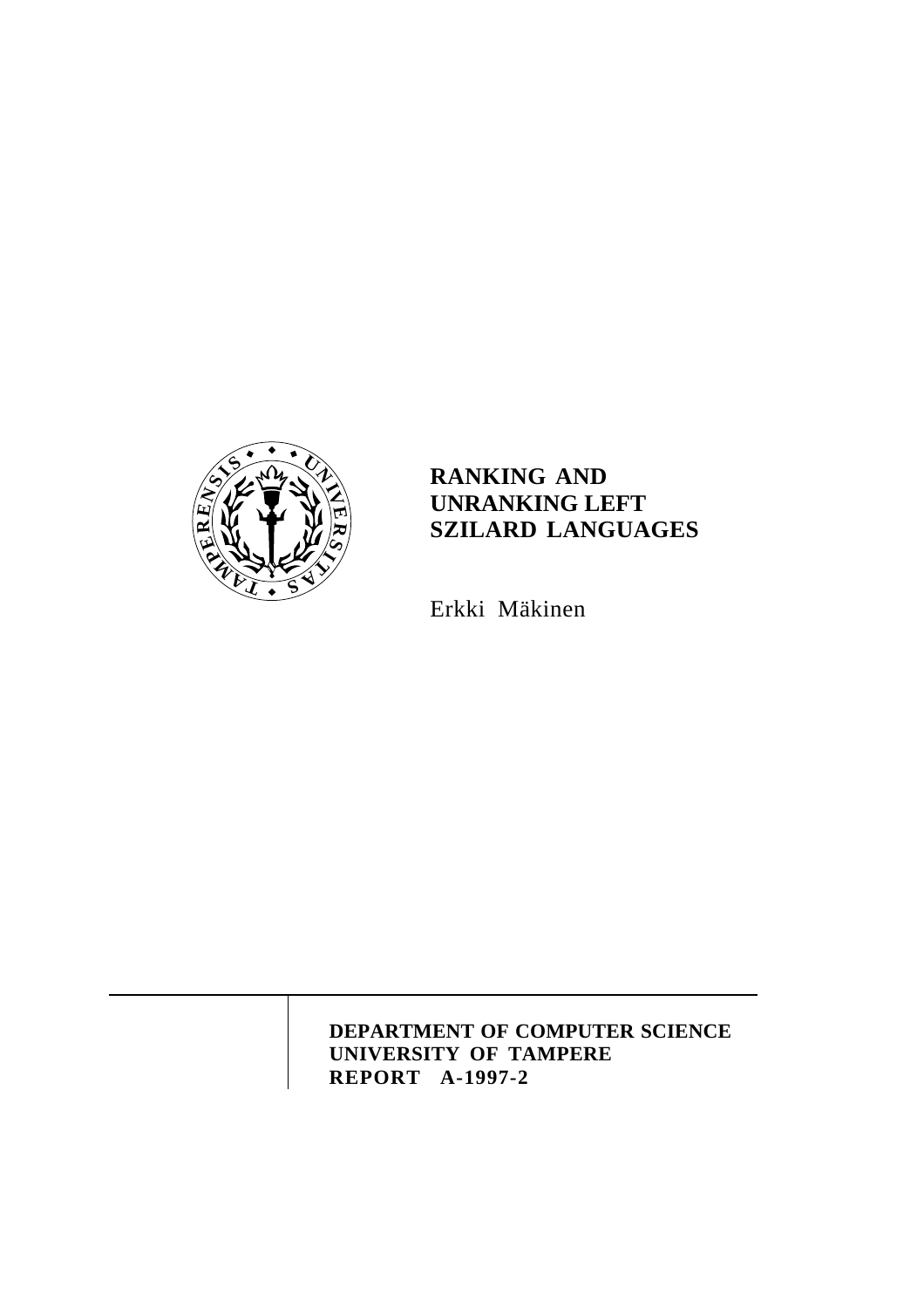## UNIVERSITY OF TAMPERE DEPARTMENT OF COMPUTER SCIENCE SERIES OF PUBLICATIONS A A-1997-2, JANUARY 1997

## **RANKING AND UNRANKING LEFT SZILARD LANGUAGES**

Erkki Mäkinen

University of Tampere Department of Computer Science P.O. Box 607 FIN-33101 Tampere, Finland

ISBN 951-44-4108-7 ISSN 0783-6910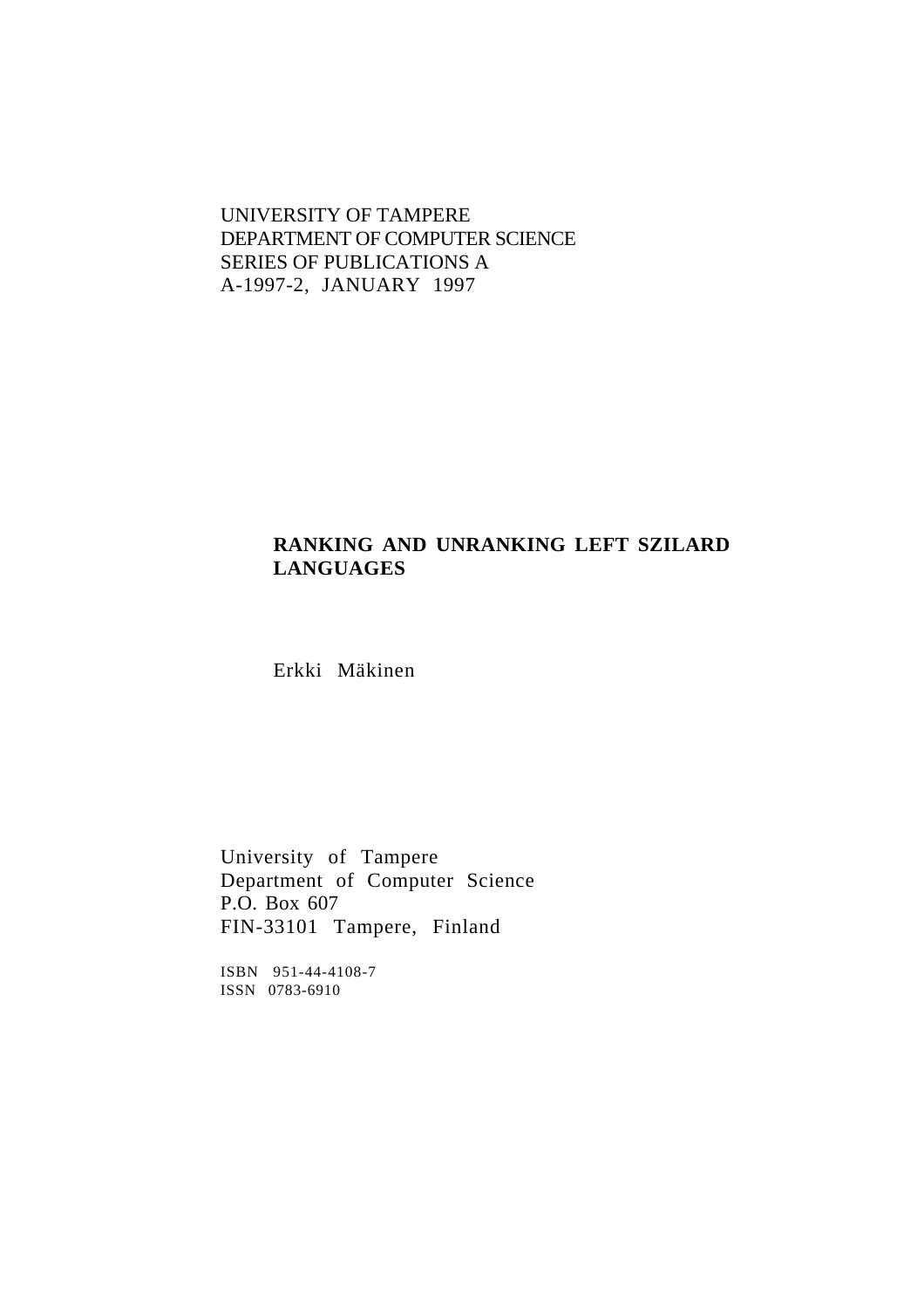## **RANKING AND UNRANKING LEFT SZILARD LANGUAGES**

Erkki Mäkinen

Department of Computer Science, University of Tampere, P.O. Box 607, FIN-33101 Tampere, Finland

E-mail: em@cs.uta.fi

**Abstract.** We give efficient ranking and unranking algorithms for left Szilard languages of context-free grammars. If  $O(n^2)$  time and space preprocessing is allowed then each ranking operation is possible in linear time. Unranking takes time *O*(n log n). These algorithms imply similar algorithms for context-free languages generated by arbitrary unambiguous context-free grammars.

**Key Words and Phrases**: context-free grammar, left Szilard language, ranking, compression of program files, random generation of words.

**CR Categories:** F.4.2, F.4.3, F.2.2, G.2.1, E.4

#### **1. Introduction**

Ranking and unranking are fundamental combinatorial algorithms. This paper concerns ranking and unranking algorithms for context-free languages. It is known [2] that there is a polynomial time ranking algorithm for a context-free language given by an unambiguous context-free grammar. Our aim here is to sharpen this result in the case of left Szilard languages, i.e. in the case of languages consisting of the leftmost derivations of context-free grammars. We are able to show that if  $O(n^2)$  time and space preprocessing phase is allowed then a ranking operation can be performed in linear time while unranking takes time  $O(n \log n)$ . Throughout the paper, we use the unit-cost model for time and space. Hence, we suppose that it is possible to multiply arbitrary integers in constant time and to store an arbitrary integer in one memory cell. All time and space bounds are given as a function on the length of words in left Szilard languages. The numbers of productions and nonterminals are always considered as constants.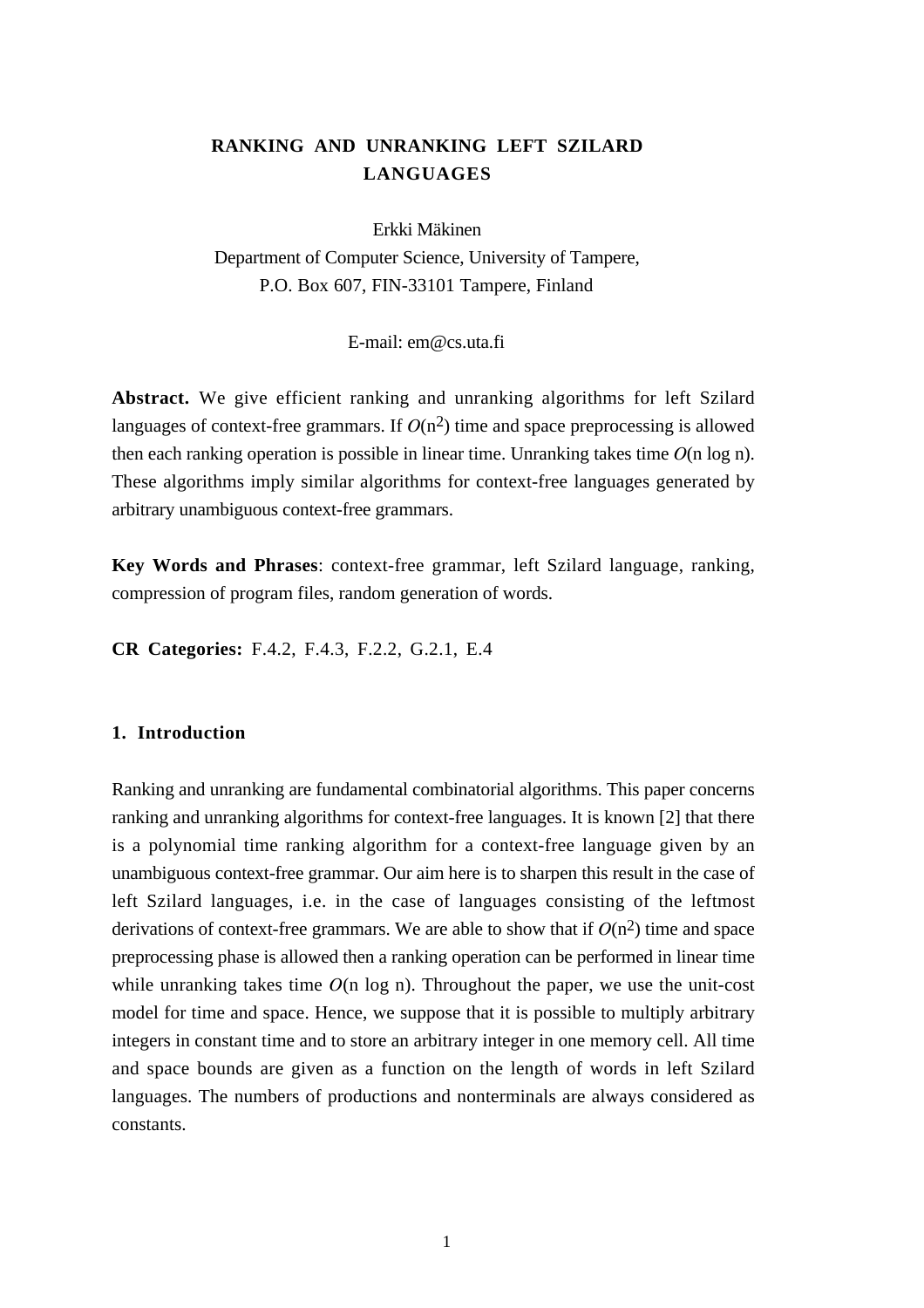There are two obvious applications of ranking and unranking algorithms for left Szilard languages: random generation of words over a given context-free language and compression of program files. Random generation of words over a context-free language is used in testing parsers [5], or in more theoretically oriented applications such as studying formulas in the propositional calculus or the degree of ambiguity of a context-free grammar [5]. For recent results concerning random generation of words in an ambiguous context-free grammar, see [9]. Applications of random generation of words in computational biology are mentioned in [3]. For compression of program files, see e.g. [1,7]. Parallel algorithms for ranking context-free languages are studied in [6, 8].

#### **2. Preliminaries**

If not otherwise stated we follow the notations and definitions of [4]. Let  $G =$  $(V, \Sigma, P, S)$  be a context-free grammar (hereafter simply "a grammar") whose productions are uniquely labelled by the symbols of an alphabet C. If a production A $\rightarrow \alpha$  is associated with the label  $\rho$  we write  $\rho: A \rightarrow \alpha$ . If a sequence  $\rho_1 ... \rho_n = \omega$  of labelled productions is applied in a leftmost derivation  $\beta \Rightarrow^* \gamma$ , we write  $\beta \Rightarrow^{\omega} \gamma$ . We consider leftmost derivations only and omit the normal subscript of  $\Rightarrow$  indicating leftmost derivation. The *left Szilard language* Szl(G) of G is defined as

 $Szl(G) = \{ \omega \in \mathbb{C}^* \mid S \Rightarrow^{\omega} w, w \in \Sigma^* \}$  [10-12].

If  $\beta$  is a string over V, then  $\eta(\beta)$  denotes the string obtained from  $\beta$  by deleting all terminal symbols. The length of  $\beta$  is denoted by len( $\beta$ ). Given a context-free grammar G, the grammar generating Szl(G) can be obtained by replacing each production  $\varphi: A \rightarrow \alpha$  in P by the production  $A \rightarrow \varphi \eta(\alpha)$  [10]. The grammar obtained has the property that each production has a unique terminal symbol in the beginning of its right hand side. The grammar obtained is always unambiguous. We have a one-to-one correspondence between productions in the original grammar G, the labels indicating the productions, and the productions in the grammar generating Szl(G). In the sequel we make use of these one-to-one correspondences and feel free to choose the structure that suits best the present discussion.

For the sake of notational simplicity, we assume that context-free grammars are in Chomsky normal form (CNF), so that all productions are of the form  $A \rightarrow BC$  or  $A \rightarrow a$ , where A, B, and C are nonterminals, and a is a terminal. The productions having A in their left hand side are called *A-productions*. We say that a production of the form  $A \rightarrow a$ is *terminating*; the other productions are *continuing*. Given a word  $\omega$  in Szl(G), the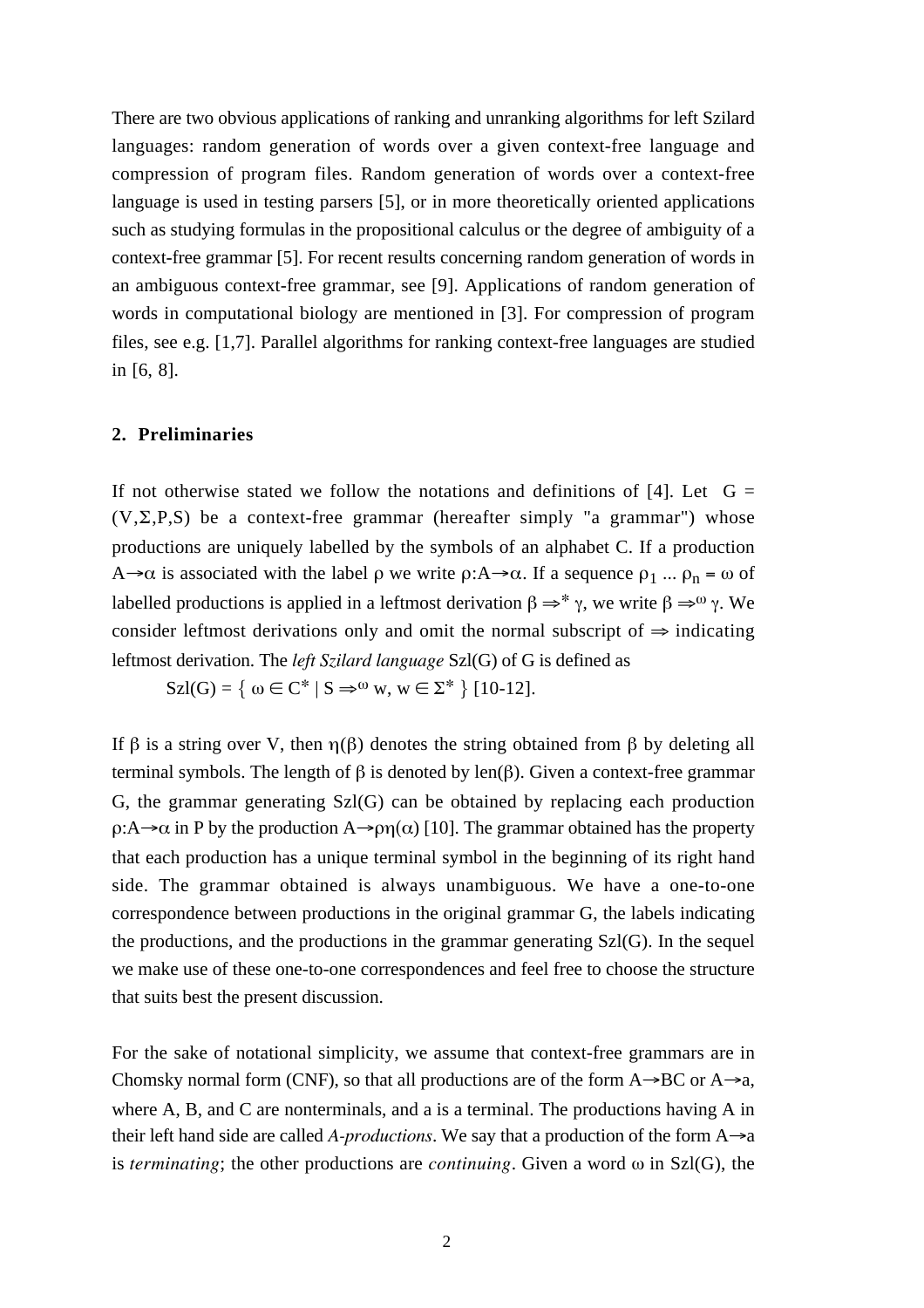corresponding word in L(G) is obtained by applying a homomorphism which maps the labels of continuing productions to the empty word and the labels of terminating productions to the terminal appearing in the production. So, if  $\rho: A \rightarrow a$  is a production we map  $\rho$  to a.

If G is in CNF then a word w in  $L(G)$  with len(w) = n and the corresponding word  $\omega$ in Szl(G) with length( $\omega$ ) = m have 2n - 1 = m.

We consider the case where the length of words is fixed. This restriction does not affect to the generality of our study, since we can always easily count the words whose length is smaller than the current fixed length. Given a word  $\omega$  of length n in Szl(G), the operation rank( $\omega$ ) returns the rank of  $\omega$  among the words of length n in Szl(G). On the other hand, unrank(x) returns the word  $\omega$  with len( $\omega$ ) = n in Szl(G) having rank x, provided that such a word exists.

#### **3. Preprocessing**

We determine, for each nonterminal A, an order on the set of A-productions. It does not matter whether we determine the order in the original grammar G, in the grammar generating Szl(G), or in the set of labels C. For a terminating production  $\rho: A \rightarrow a$ , define  $pre(\rho)$  to be the number of terminating A-productions preceding  $\rho$  in the order of productions.

The words of length n in Szl(G) are now ordered according to the shape of their derivation trees and to the order of the productions as follows: on the upper level the words are ordered according to their derivations trees such that those having smaller left subtrees become first; words with derivation trees of the same shape are ordered according to the order of the productions used. The same ordering rule is then recursively used in the left and right subtrees. Notice that the order of derivations imposed is not lexicographical. Ranking and unranking the words in Szl(G) according to the lexicographical order seems to be much more complicated problem than the one we tackle here.

In what follows we say that a production  $S \rightarrow AB$  in derivation  $S \Rightarrow AB \Rightarrow^+ \text{vw}$ , where v and w are terminal strings and  $A \Rightarrow^+ v$  and  $B \Rightarrow^+ w$ , is *(i,j)-split* if len(v) = i and len(w) = i. For obvious reasons, (i,j)-split is not defined for terminating productions.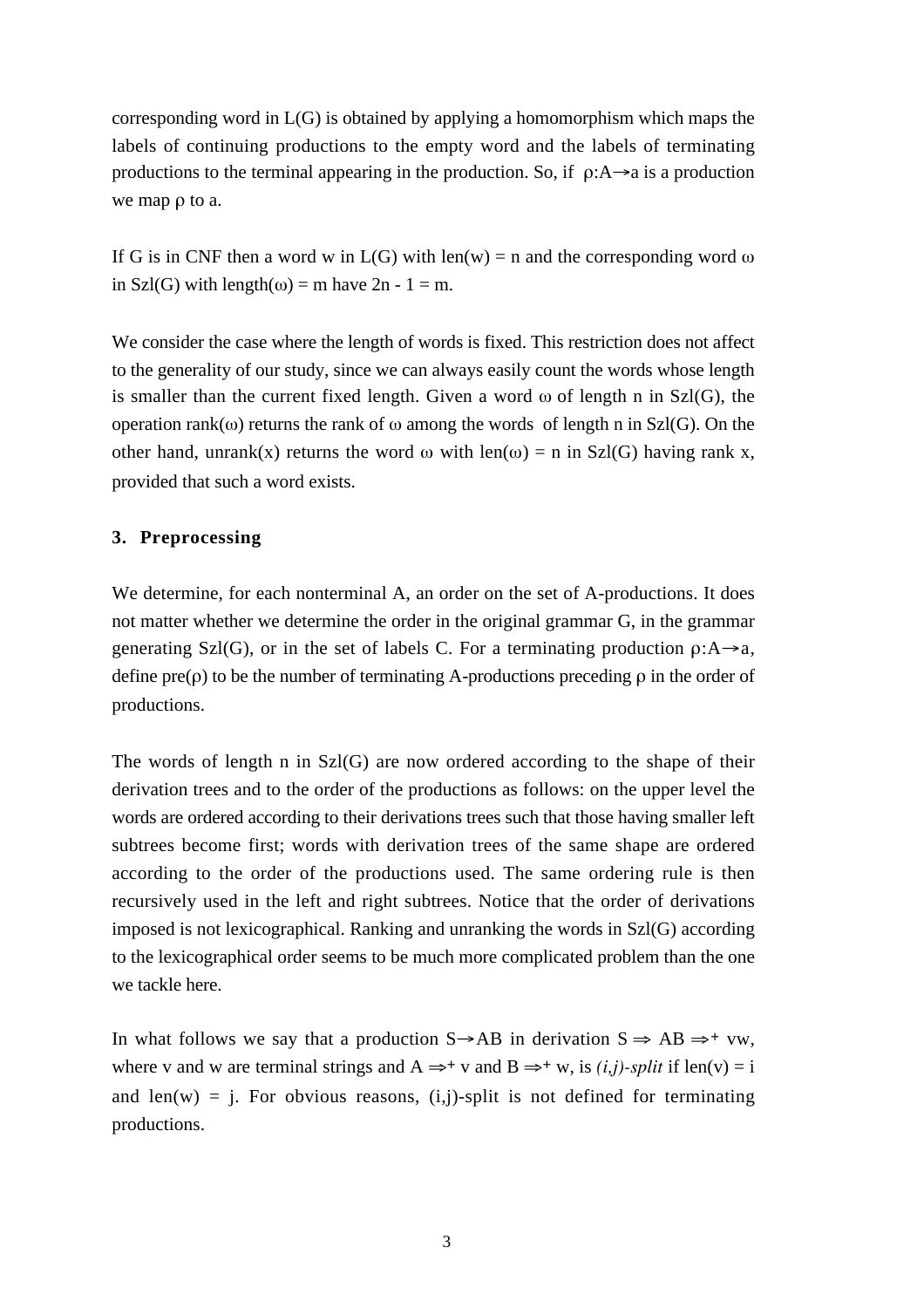In order to be able to efficiently perform ranking and unranking operations, we need a preprocessing phase. Let  $\|A\|_{n}$  denote the number of derivations from A to a terminal string of length n. For each production  $A \rightarrow BC$  and for each length k,  $0 < k \le n$ , we calculate the products  $||B||_i * ||C||_{k-i}$ ,  $0 < i < n$ . These numbers are cumulatively stored in table Split<sub>k,i,A</sub> such that for each production  $\rho: A \rightarrow BC$  the entry Split<sub>k,i,A</sub>[ $\rho$ ] contains the number of leftmost derivations producing a terminal string of length k and beginning with a  $(i,j)$ -split A-production preceding  $\rho$  in the order of productions. Moreover, we store in Split<sub>k.A</sub>[i], for each k and i and for each nonterminal A, the number of all derivations producing a terminal string of length k and beginning with a (s,t)-split production where  $s + t = k$  and  $0 < s < i$ . So, Split<sub>k,A[i]</sub> holds the number of all derivations from A to a terminal string of length k with the property the left subtree of the derivation tree produces a string of length at most  $s = i - 1$  and the right subtree produces a string of length at least  $t = k - i + 1$ .

The preprocessing described is clearly possible in  $O(n^2)$  time and its results need  $O(n^2)$ space.

#### **4. Ranking**

We first consider how to determine the rank of a given word  $\omega$  having len( $\omega$ ) = n among all words in Szl(G) of length n. We start by determining the splits used in the derivation. (Recall that  $\omega$  is a leftmost derivation in G.) This is possible by storing the characters of  $\omega$  (labels of productions) in a stack as long as further characters (labels of terminating productions) later expose the splits applied. The following example clarifies this process.

**Example 1.** Consider a grammar G with productions

 $o: S \rightarrow AB$  $\pi: S \rightarrow BB$  $p: A \rightarrow AA$  $\sigma$ :A $\rightarrow$ AB  $\tau:B\rightarrow BA$  $v: A \rightarrow a$  $\phi:B\rightarrow b$ ,

and word oov $\phi \tau \tau \phi \nu \nu$  in Szl(G). The corresponding derivation is  $S \Rightarrow AB \Rightarrow ABB \Rightarrow$  $aBB \Rightarrow abB \Rightarrow abBA \Rightarrow abBAA \Rightarrow abbAA \Rightarrow abbaA \Rightarrow abbaA.$ 

We first push an instance of productions  $o: S \rightarrow AS$  and  $o: A \rightarrow AB$  onto a stack. The following two characters  $v$  and  $\phi$  indicate that terminating productions are applied to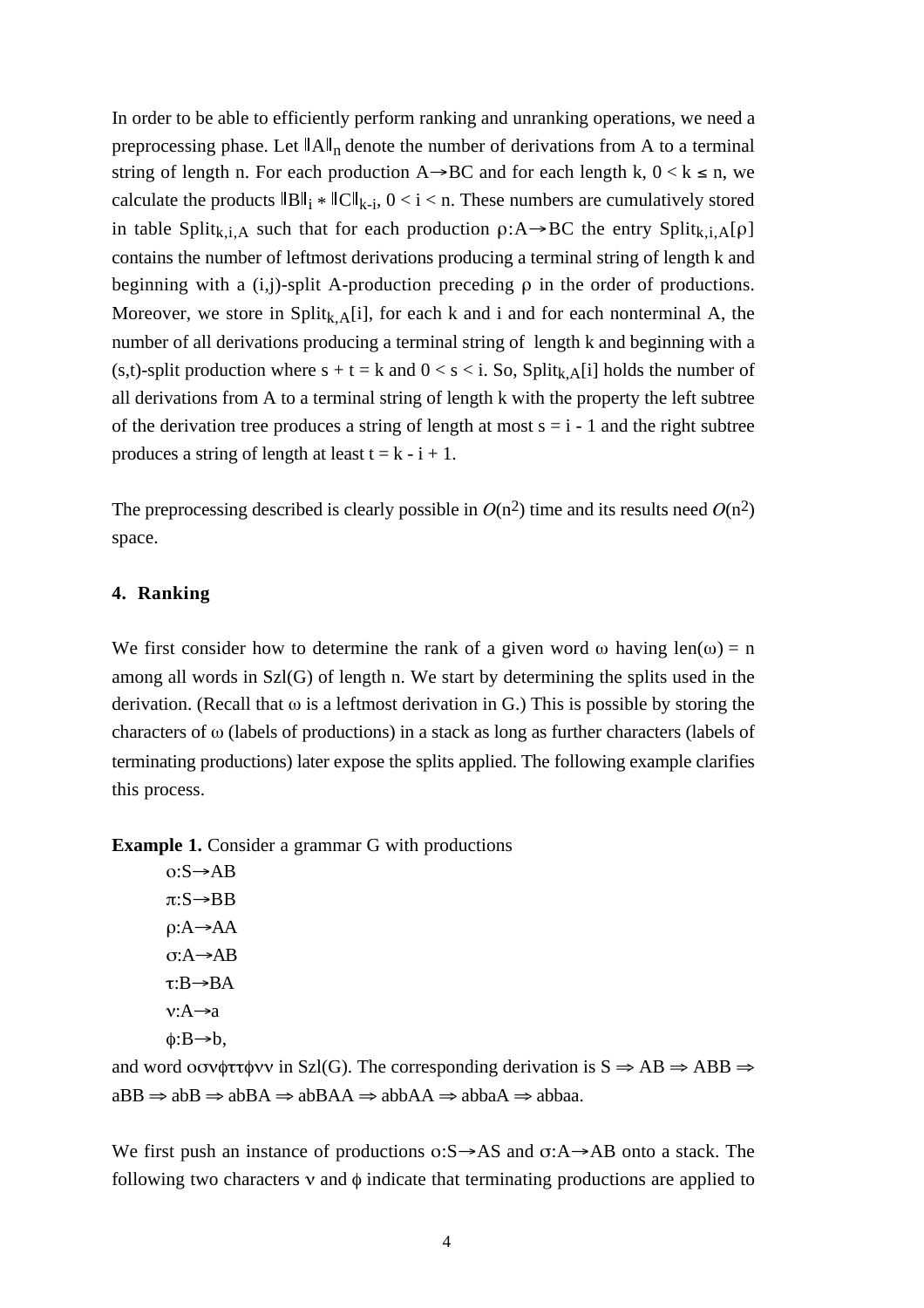both nonterminals in the right hand side of the top element  $(A \rightarrow AB)$  of the stack. This shows that the top element is a (1,1)-split production. When a split is found, the production is popped off from the stack. Popping a (i,j)-split production from the stack indicates that the new top element is a  $(i+j,k)$ -split for some k. Reading the rest of the word shows that the total sequence of splits is  $o(2,3)\sigma(1,1)\psi\sigma(2,1)\tau(1,1)\psi\cdot\mathbf{W}$ .

The sequence of splits can be found in linear time. (Each character of the input word causes at most one element to be once pushed and popped.)

When the sequence of splits is known, we can continue the ranking process by using the precomputed Split tables. Example 2 continues the sample ranking started in Example 1.

**Example 2.** We are looking for the rank of  $oov\phi\tau\phi\gamma\psi$  among all words of length 9 in Szl(G). Figure 1 shows the Split tables needed in the present example. We obey the order of productions given in Example 1, i.e.  $0 < \pi$  and  $\rho < \sigma$  (other order relations are irrelevant).



Figure 1. The Split tables consulted in Example 2.

The first character o corresponds to a  $(2,3)$ -split production. Entry Split<sub>5,S</sub>[2] = 24 gives the number of left derivations beginning with (1,4)-split productions. All these derivations have a rank smaller than our sample word. Since  $o < \pi$ , there is no continuing S-production preceding o in the order of productions. The second character  $\sigma$  corresponds to a (1,1)-split production. Since  $\rho < \sigma$ , we consult table Split<sub>2,1,A</sub>. Entry Split<sub>2,1,A</sub>[ $\sigma$ ] = 1 shows that there is one derivation from A to a terminal string of length 2 before the subderivation in the sample word. This subderivation can be continued with any of the subderivations from the sibling of A (which is B) to a terminal string of length 3. There are three such derivations from B. So far, we have found 24 + 3 derivations having rank smaller than that of our sample word.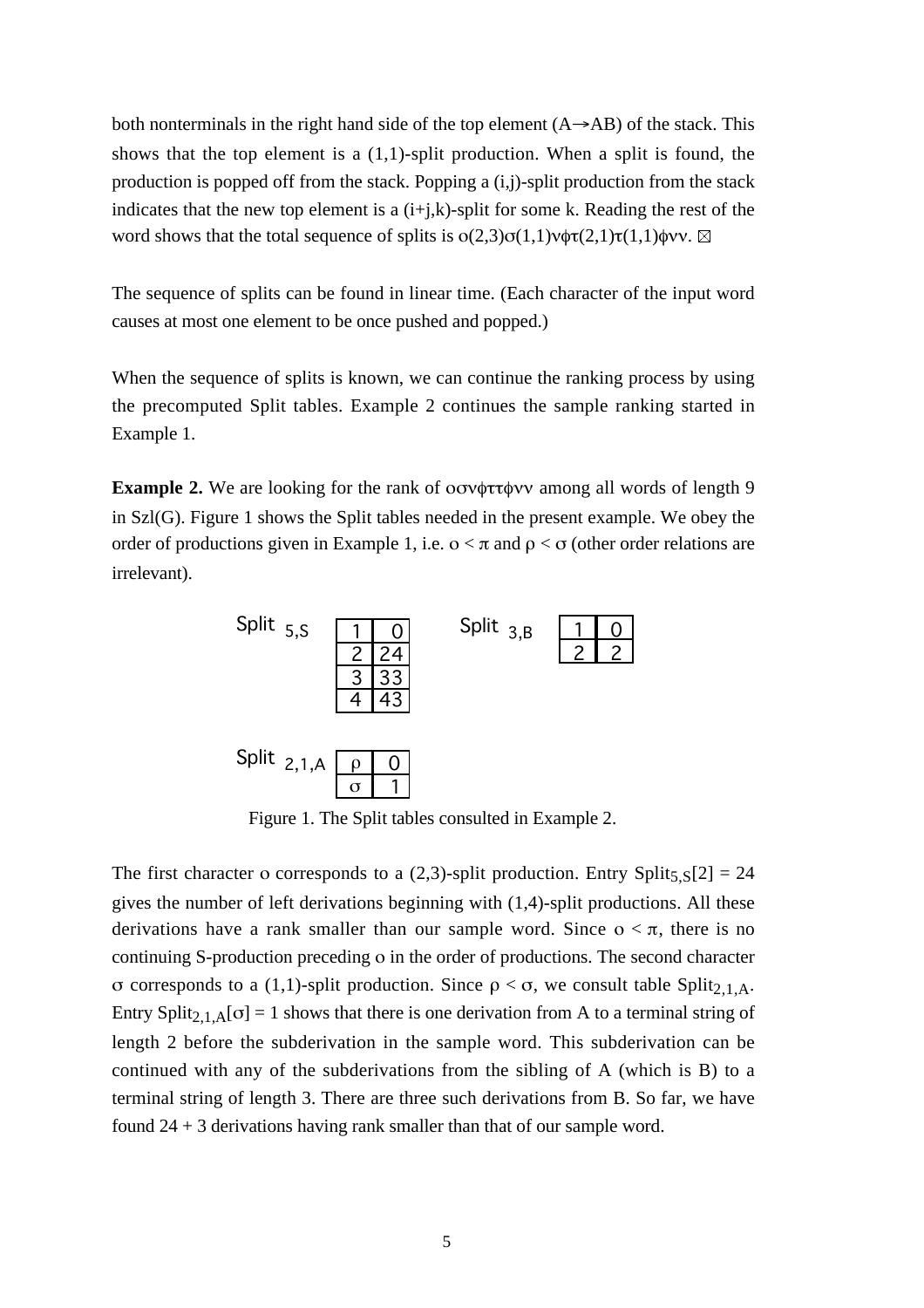The next two characters ( $\nu$  and  $\phi$ ) correspond to terminal productions. Both A and B have only one terminal production and therefore terminal productions do not increase the rank. Then we have a (2,1)-split production  $\tau:B\rightarrow BA$ . Entry Split<sub>3,B</sub>[2] shows that there are two derivations from B to a terminal word of length 3 beginning with a (1,2) split production. Further characters do not increase the rank. (There is only one possibility to complete a derivation of length 9 from the sentential form abBAA obtained by the prefix  $oov\phi\tau$ .). Hence, there are  $24 + 3 + 2 = 29$  derivations of length 9 before our sample word and rank( $\sigma$ ov $\phi \tau \tau \phi \nu$ ) = 30.  $\boxtimes$ 

We can now write the algorithm used in Examples 1 and 2 as follows:

### **Algorithm** Ranking

**Input:** A grammar G and a word  $\omega$ , len( $\omega$ ) = n, in Szl(G).

**Output:**  $rank(\omega)$ .

Method:

- 1. Find the sequence of splits used in the derivation corresponding to  $\omega$ ;
- 2. rank  $\leftarrow$  1;
- 3. **for**  $p \leftarrow 1$  **to** n **do**

**if** the pth character in  $\omega$  corresponds to a continuing (i,j)-split production  $\rho: A \rightarrow BC$ 

**then if** A is in the root or in a right child in the derivation tree **then** rank  $\leftarrow$  rank + Split<sub>i+i,A</sub>[i] + Split<sub>i+i,i,A</sub>[ $\rho$ ] **else** {A is in a left child in the derivation tree and the  $(p-1)$ th character in  $\omega$ corresponds to a (s,t)-split production  $D\rightarrow AE$ , where  $s = i + j$ rank  $\leftarrow$  rank + Split<sub>i+i,A</sub>[i] + Split<sub>i+i,i,A</sub>[ $\rho$ ] \*  $\|E\|_t$ **else** {  $\rho$  corresponds to a terminating production } **if** A is in the root or in a right child in the derivation tree **then** rank  $\leftarrow$  rank + pre( $\rho$ ) **else** {A is in a left child in the derivation tree and the (p-1)th character in  $\omega$  corresponds to a (s,t)-split production D $\rightarrow$ AE} rank  $\leftarrow$  rank + pre( $\rho$ ) \*  $\|E\|_t$ ;

As mentioned earlier, step 1 of the algorithm takes linear time. Step 3 contains a constant number of condition tests, table look-ups and arithmetic operations per a character of the input word. Hence, the above algorithm runs in linear time.

We can modify our ranking algorithm so that the preprocessing consists only of calculating  $\|\mathbf{A}\|_{k}$ 's for each k and A. The rest of the values can be then determined during the run of the algorithm in time  $O(n^2)$ .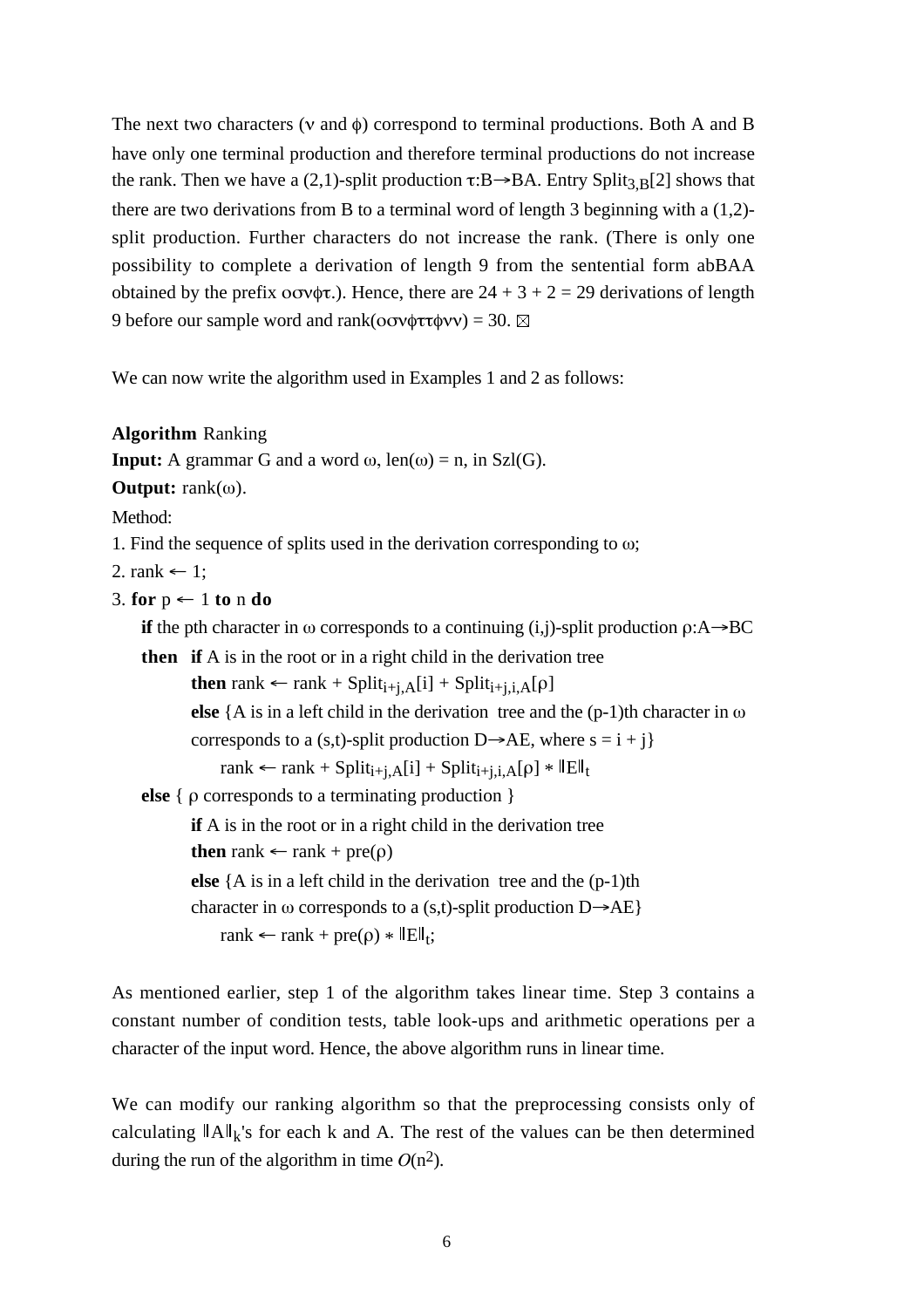**Theorem 1.** Ranking a left Szilard language is possible in linear time with  $O(n^2)$  time and space preprocessing or in time  $O(n^2)$  with linear time and space preprocessing.

#### **5. Unranking**

As well as in ranking, the Split tables can be used also in unranking. Again, we start with an example.

**Example 3.** We perform operation unrank(58) in the case of the grammar given in Example 1 considering the words of length 9. First, we consult table Split<sub>5,S</sub> and look for the greatest value not exceeding 58. The right entry is  $\text{Split}_{5,5}[4] = 43$ . We next consult table Split<sub>5,4,S</sub>. We are looking for the greatest entry not exceeding 58 - 43 = 15. The right entry is Split<sub>5,4,S</sub>[o] = 0. This tells us that we must start with o:S  $\rightarrow$  AB.



Figure 2. The Split tables consulted in Example 3 (excluding  $\text{Split}_{5,S}$  which is shown in Figure 1.).

Because of entry Split<sub>4,A</sub>[2] = 10 we continue with a  $(2,2)$ -split production. From Split<sub>4,2,A</sub> we look for the greatest entry not exceeding 15 - 10. (Notice that  $\|B\|_1 = 1$ .) The right entry is Split<sub>4,2,A</sub>[ $\sigma$ ] = 4. If we complete the derivation by always choosing the first possible production, we end up with a word  $\omega$  in Szl(G) having  $43 + 10 + 4 =$ 57 preceding derivations. Hence, its rank is 58. So, we complete the derivation to be οσρνντφνφ.  $\boxtimes$ 

In the following algorithm we use the phrases "find the right split", "find the right continuing production", and "find the right terminating production" in the sense demonstrated in Example 3: we are looking for the greatest table entry not exceeding the argument of the search. It must also be noticed that if the nonterminal in question is in a left child in the derivation tree, we must multiply the argument by the number of derivations to a terminal string of appropiate length from the nonterminal in the corresponding right child. We must also take care of the special cases where a cumulative table contains the same value in its two (or more) consecutive elements. We must always choose the first one of these.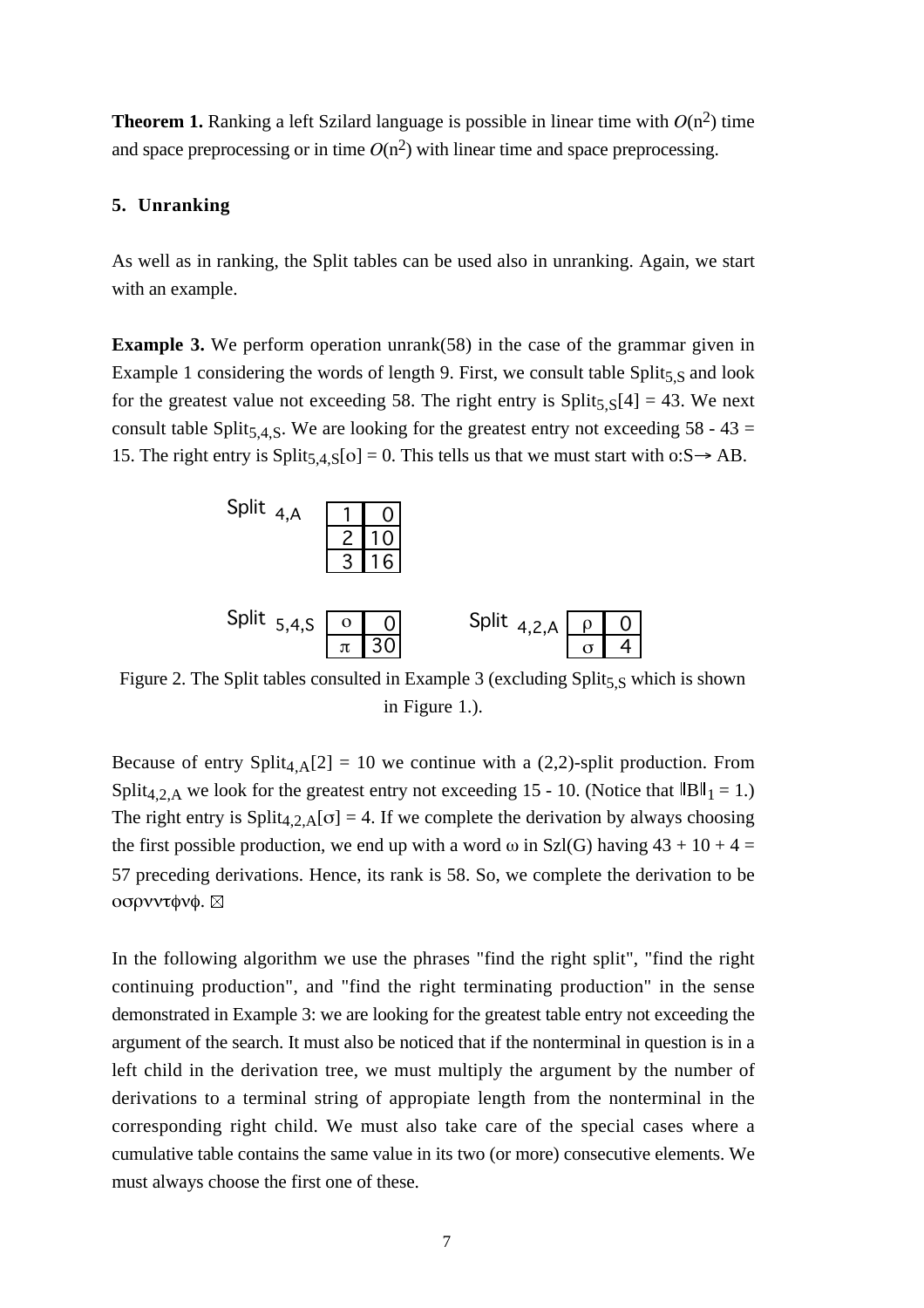### **Algorithm** Unranking

**Input:** A grammar G, length n and an integer r.

**Output:** A word  $\omega$  such that rank( $\omega$ ) = r among words of length n in Szl(G).

## **Method**

- 1. rank  $\leftarrow$  r; p  $\leftarrow$  0; current length  $\leftarrow$  n; current nonterminal  $\leftarrow$  S;
- 2. **while** rank > 1 **do begin**

 $p \leftarrow p + 1$ ;

**if** current\_length  $> 1$  { we are looking for a continuing production }

## **then begin**

find the right split  $(i,j)$  for current nonterminal A and current length k by consulting table Split<sub>k,A</sub>;

rank  $\leftarrow$  rank - Split<sub>k, A</sub>[i];

find the right continuing A-production  $\rho$  by consulting table Split<sub>k,i,A</sub>;

**if** A is in the root or in a right child in the derivation tree

**then** rank  $\leftarrow$  rank - Split<sub>i+i,i,A</sub>[ $\rho$ ]

**else** {A is in a left child in the derivation tree and the (p-1)th character in  $\omega$  corresponds to a (s,t)-split production D $\rightarrow$ AE where s = i + j}

rank  $\leftarrow$  rank - Split<sub>i+i,j,A</sub>[ $\rho$ ] \*  $\|E\|_t$ 

**end** { then }

**else** { current\_length = 1 } **begin**

find the right terminating A-production  $\rho$  by studying the order of productions;

**if** A is in the root or in a right child in the derivation tree

**then** rank  $\leftarrow$  rank - pre( $\rho$ )

```
else {A is in a left child in the derivation tree and the (p-1)th
```

```
character in w corresponds to a (s,t)-split production D \rightarrow AE}
```
rank  $\leftarrow$  rank + pre( $\rho$ ) \*  $\|E\|_{t}$ ;

**end** { else }

augment the leftmost derivation found so far by applying  $\rho$ ;

store the found splits with the current sentential form;

current nonterminal  $\leftarrow$  the leftmost nonterminal in the current sentential form;

```
current_length \leftarrow the split value related to the new current\_nonterminal;
```
**end;** {while}

3. **if**  $(p < n)$  **and**  $(\text{rank} = 1)$ 

**then** complete the output word to be of length n by choosing the first possible productions (obeying the splits found);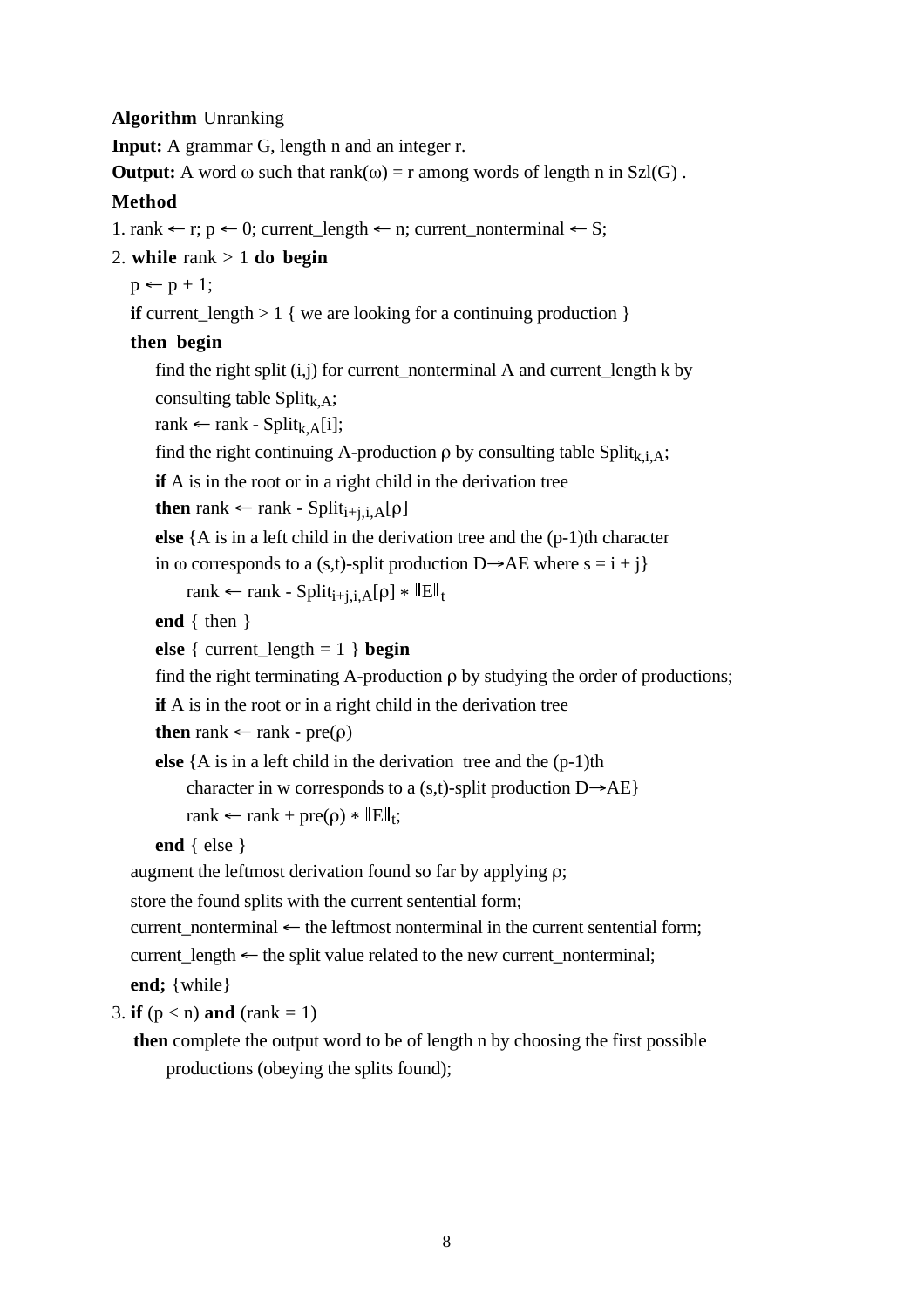When consulting  $Split_{k,A}$  we do a binary search on k elements. In the worst case, the splits are (1,n-1), (1,n-2), ..., and so on. This gives us time bound  $\Sigma$  $i=1$  $\sum_{i=1}^{n} \log(i - 1) =$  $\Theta(n \log n)$ . Other parts of the algorithm can be performed in linear time.

**Theorem 2.** Unranking a left Szilard language is possible in time $O(n \log n)$  with  $O(n^2)$  time and space preprocessing.

Given an unambiguous grammar G, the words in L(G) can be unranked by using the algorithm above. Indeed, the one-to-one correspondence between words in L(G) and the leftmost derivations (words in  $Szl(G)$ ) allows us to use algorithm Unranking without any changes. Unfortunately, the situation is not so simple with algorithm Ranking because we have to parse the given word before we can determine its rank. In general, parsing a word in G is a more difficult operation than ranking a word in Szl(G). Hence, in the latter case, the time needed depends on the efficiency of parsing.

**Acknowledgements.** This work was supported by the Academy of Finland.